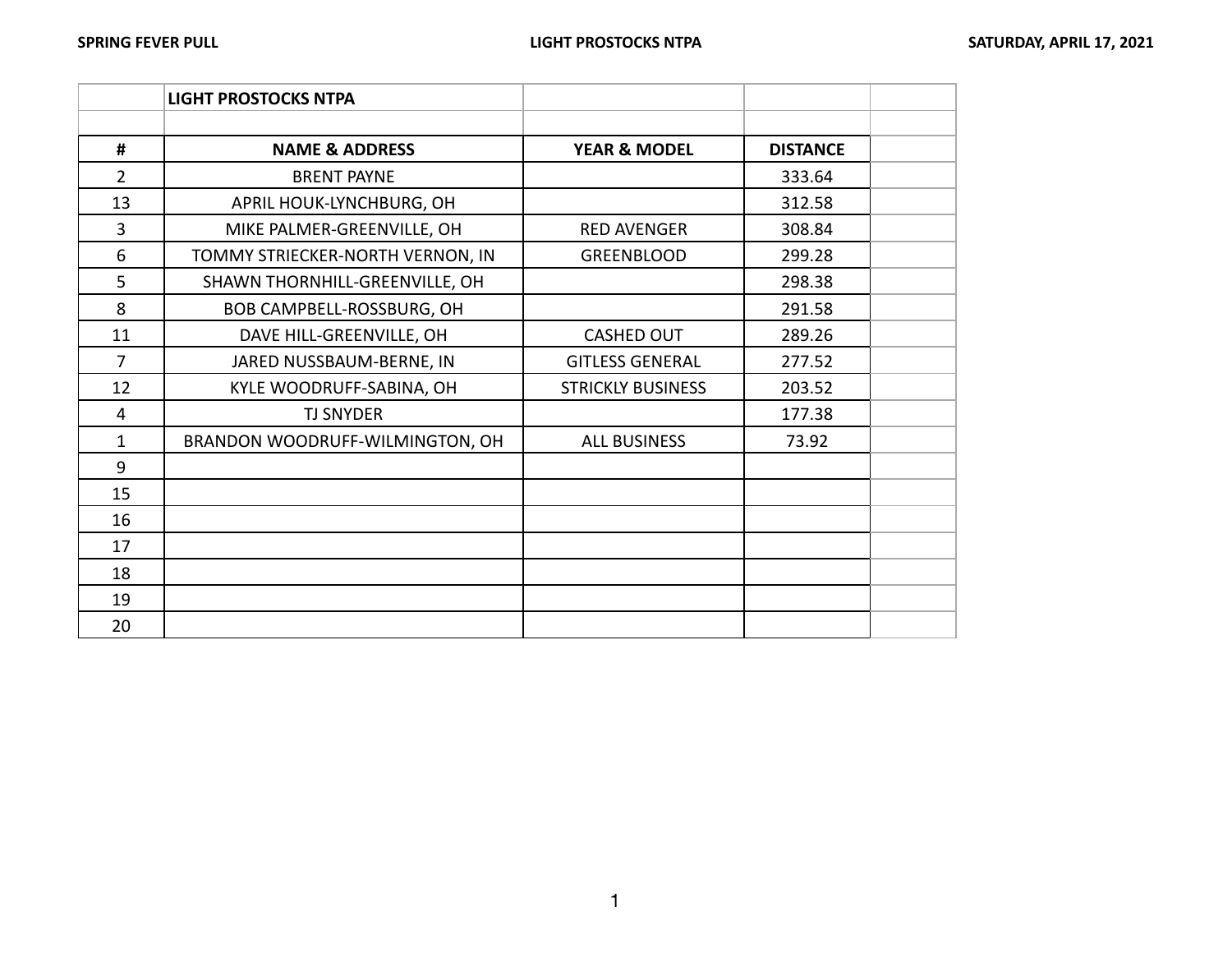|                | <b>MODIFIED 4X4 NTPA</b>            |                               |                 |  |
|----------------|-------------------------------------|-------------------------------|-----------------|--|
|                |                                     |                               |                 |  |
| #              | <b>NAME &amp; ADDRESS</b>           | <b>YEAR &amp; MODEL</b>       | <b>DISTANCE</b> |  |
| 3              | TED SKELTON-HARHARD, IL             | THE ROCK                      | 307.06          |  |
| 1              | JAKE ZARING-FILLMORE, IN            | <b>RULE #19</b>               | 301.12          |  |
| 8              | <b>GRAHAM YOUNG-VERSAILLES, KY</b>  | <b>RENEGADE</b>               | 298.5           |  |
| 9              | TIM SKELTON-HARVARD, IL             | THE BONE                      | 296.54          |  |
| $\overline{2}$ | JOHN SWINEHART-SOMERSET, OH         | <b>TINKER TOY</b>             | 296.02          |  |
| 5              | <b>GREG WHITESEL-UNION CITY, IN</b> | <b>CORNSTALK EXPRESS</b>      | 291.14          |  |
| 11             | IKE ZARING-FILLMORE, IN             | <b>BUCKET LIST</b>            | 290.18          |  |
| 10             | TYLER STORK-FORT ATKINSON, WI       | <b>SCRATCHIN FOR TRACTION</b> | 289.14          |  |
|                |                                     |                               |                 |  |
| 12             | <b>STEVE CLEM-VERSIALLES KY</b>     | (EXHIBITION ONLY)             | 305.1           |  |
|                |                                     |                               |                 |  |
| 13             |                                     |                               |                 |  |
| 14             |                                     |                               |                 |  |
| 15             |                                     |                               |                 |  |
| 16             |                                     |                               |                 |  |
| 17             |                                     |                               |                 |  |
| 18             |                                     |                               |                 |  |
| 19             |                                     |                               |                 |  |
| 20             |                                     |                               |                 |  |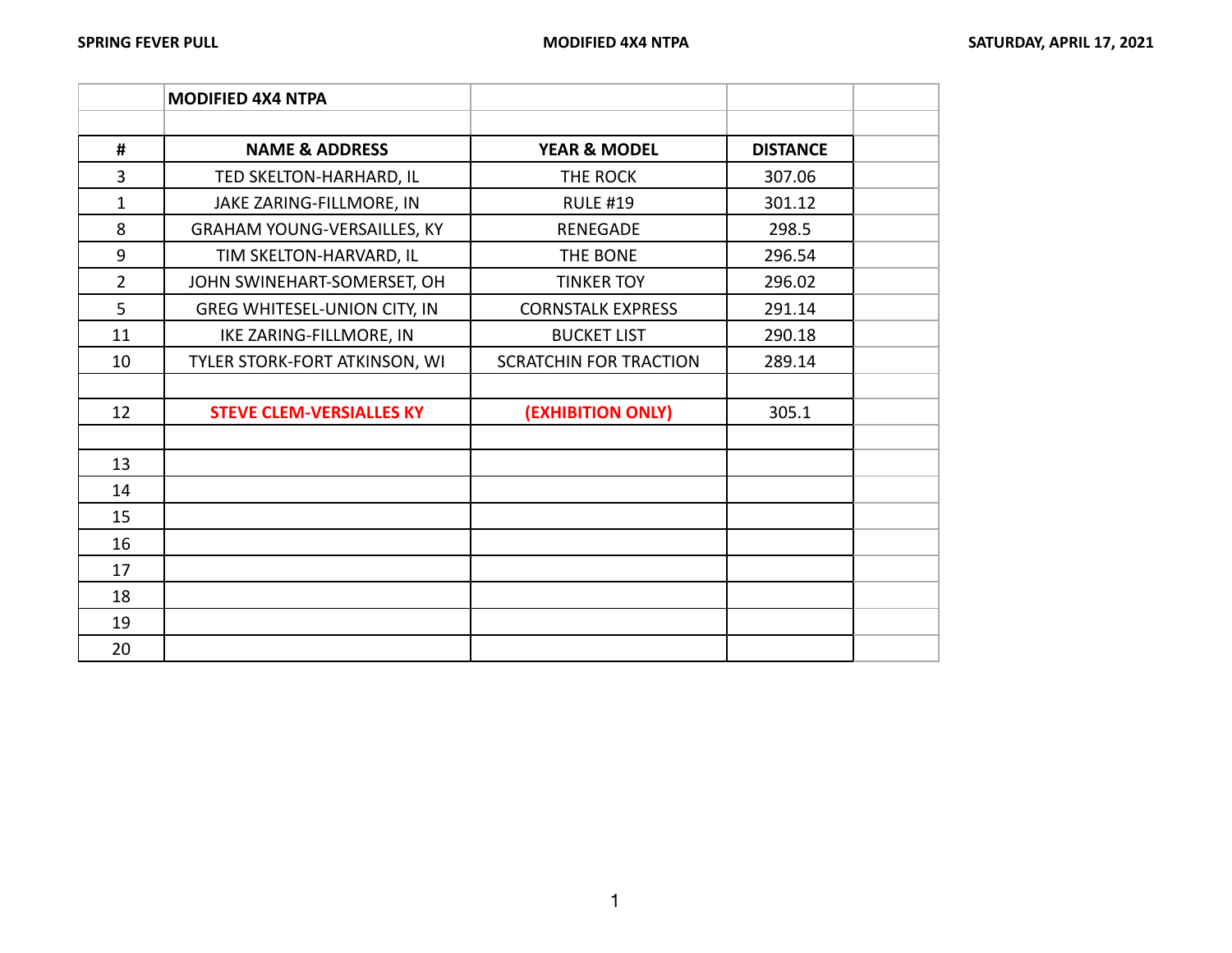|                | <b>SMFD TRUCKS OSTPA</b>        |                          |                 |  |
|----------------|---------------------------------|--------------------------|-----------------|--|
|                |                                 |                          |                 |  |
| #              | <b>NAME &amp; ADDRESS</b>       | <b>YEAR &amp; MODEL</b>  | <b>DISTANCE</b> |  |
| 1              | STEVE BARKER-BATAVIA, OH        | LIVE WIRE                | 293.48          |  |
| $\overline{4}$ | <b>KERRY UNGER-EATON, OH</b>    | <b>OVERTIME</b>          | 289.62          |  |
| 5              | CARL O'DELL-GERMANTOWN, OH      | <b>DIRT DONKEY</b>       | 284.98          |  |
| 11             | JOHN SWINEHART-SOMERSET, OH     | <b>TINKER TOY</b>        | 278.68          |  |
| 14             | STEVE CLEM - VERSAILLES, KY     |                          | 266.68          |  |
| 3              | DON CARLYLE-CARDINGTON, OH      | <b>PHOENIX</b>           | 259.28          |  |
| 8              | <b>RAYMOND KELLEY</b>           |                          | 257.22          |  |
| 10             | TRENT BROWNFIELD-BARNSVILLE, OH | <b>CREEPIN 100 PROOF</b> | 155.68          |  |
| $\overline{2}$ | <b>TODD DUGAN</b>               | <b>ANGRY SHINE</b>       | 317.96          |  |
| 13             | <b>TODD DUGAN</b>               | <b>ANGRY FARMER</b>      | 317.12          |  |
|                |                                 |                          |                 |  |
| 12             |                                 |                          |                 |  |
| 16             |                                 |                          |                 |  |
| 17             |                                 |                          |                 |  |
| 18             |                                 |                          |                 |  |
| 19             |                                 |                          |                 |  |
| 20             |                                 |                          |                 |  |
|                |                                 |                          |                 |  |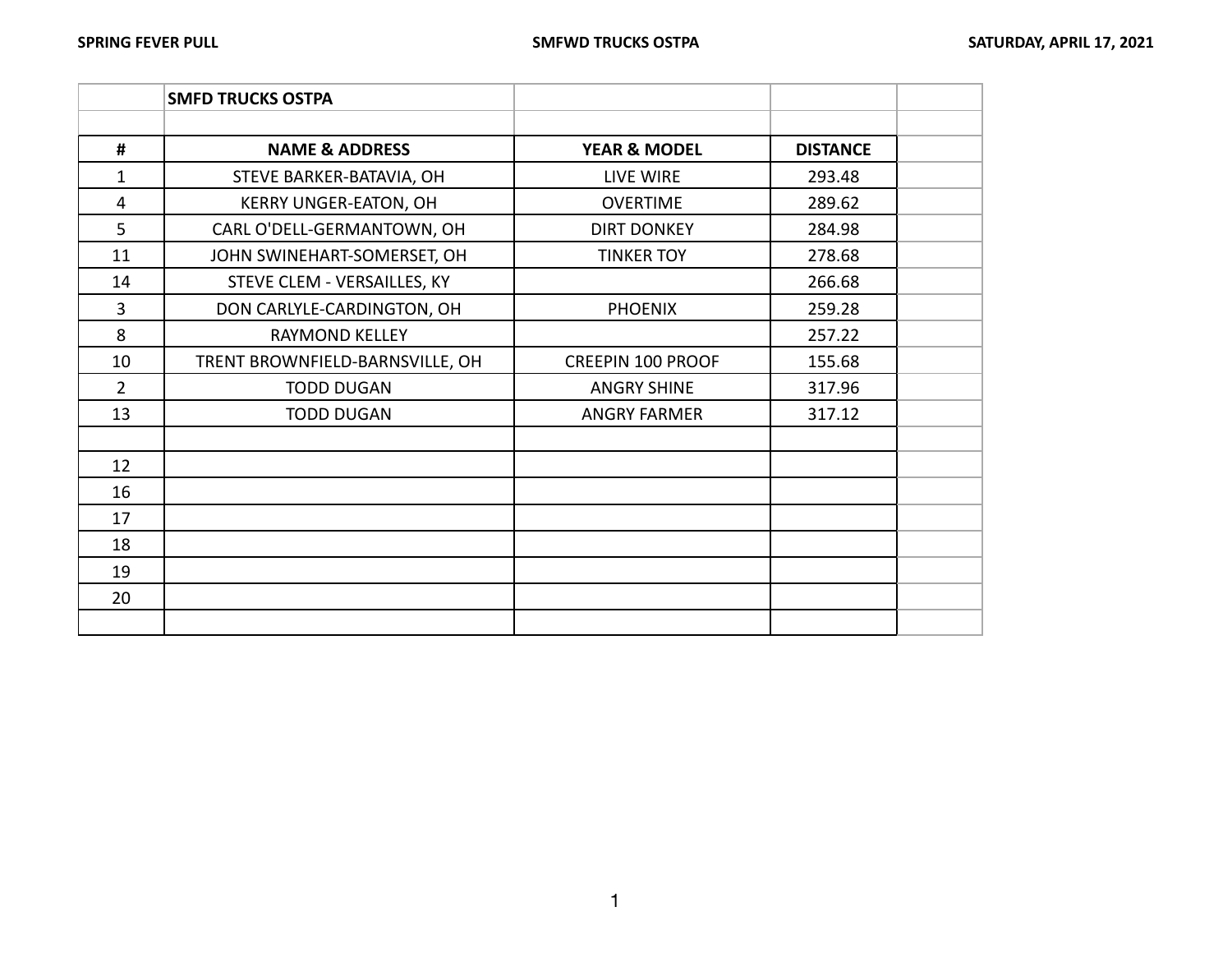|                | <b>MIN MODS NTPA</b>                 |                            |                 |  |
|----------------|--------------------------------------|----------------------------|-----------------|--|
|                |                                      |                            |                 |  |
| #              | <b>NAME &amp; ADDRESS</b>            | <b>YEAR &amp; MODEL</b>    | <b>DISTANCE</b> |  |
| 11             | DICK STOREHOLDER-WALDRE, MI          |                            | 329.36          |  |
| 7              | <b>TYLER SCHAENDORF</b>              |                            | 326.8           |  |
| 1              | TIM REA-SLIPPERY ROCK, PA            | <b>WICKED SENSATION</b>    | 313.26          |  |
| $\overline{2}$ | RAYMOND SHEPHARD-BROWN CITY, MI      | <b>METHANOL MADNESS</b>    | 308.24          |  |
| 14             | DENNIS MILLER-COPLEY, OH             | <b>NUNYA BUSINESS</b>      | 245.9           |  |
| 17             | ROBIE O'DONNELL JR-MCCONNELSBURG, PA | <b>SUPERBEAST</b>          | 240.64          |  |
| 13             | BRAD CARRENDER-NEW CASTLE, IN        | <b>OUTLAW</b>              | 239.34          |  |
| 4              | JIM WEBB-BRONSON, MI                 | STEPCHILD'S B.A.M.         | 223.86          |  |
| 9              | MARY KEHL-STRYKERSVILLE, NY          | SPENDING THEIR INHERITANCE | 223.8           |  |
| 18             | KEVIN MOORE - OQUAWKA, IL            | LIL RED HOOKER             | 200.48          |  |
| 10             | BRENT PAYNE-HAMILTON, OH             | <b>GALOT MOTORSPORTS</b>   | 172.94          |  |
| 12             | AMY HILL-BRISTOL, VT                 | <b>PLUMB CRAZY</b>         | 55.78           |  |
| 15             | ERIC HARMISON-DES MOINES, IA         | <b>BACK DRAFT</b>          | $-1$            |  |
|                |                                      |                            |                 |  |
|                |                                      |                            |                 |  |
|                |                                      |                            |                 |  |
|                |                                      |                            |                 |  |
| 19             |                                      |                            |                 |  |
| 20             |                                      |                            |                 |  |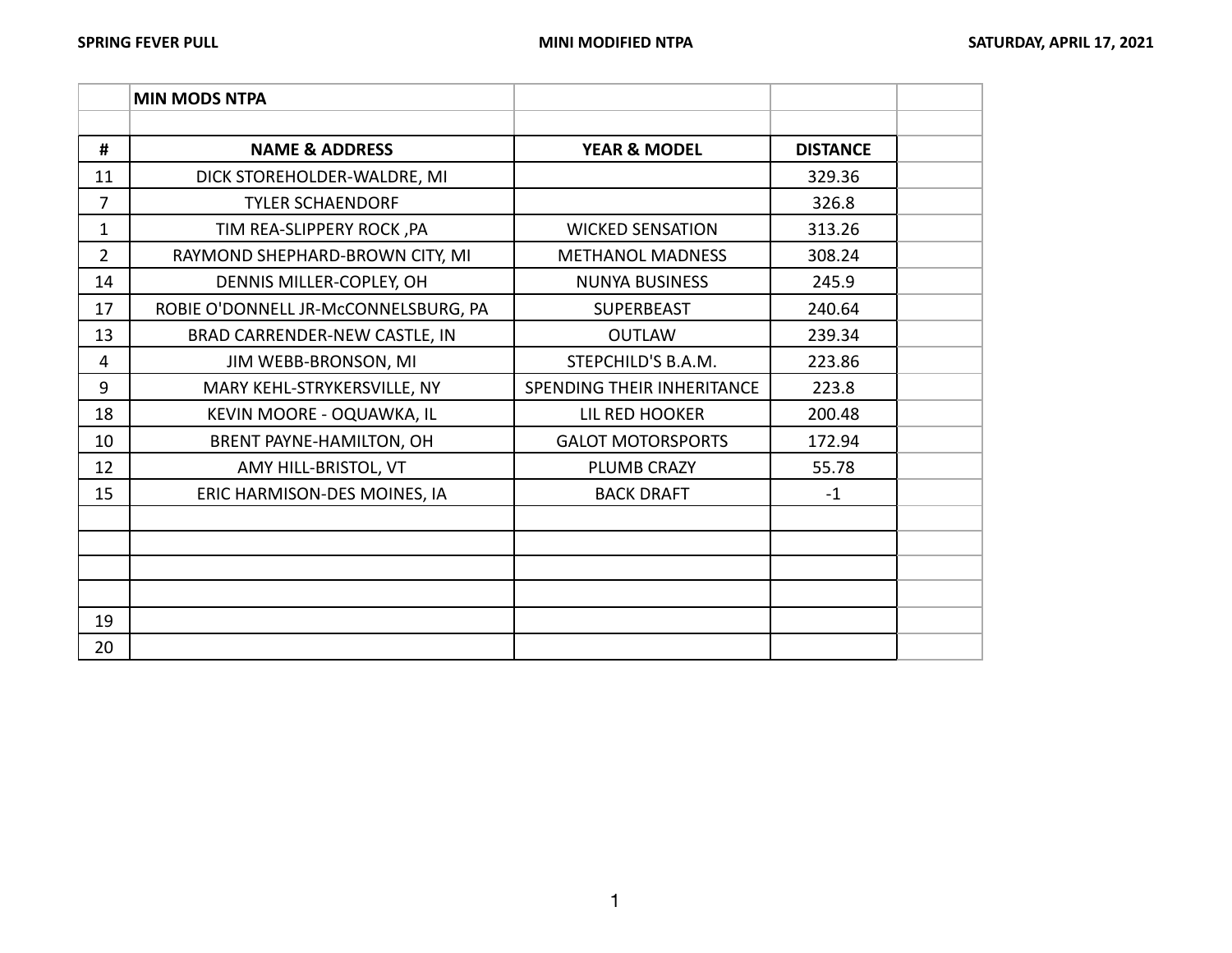|                | <b>HOT FARM DCTPA</b>           |                          |                 |  |
|----------------|---------------------------------|--------------------------|-----------------|--|
|                |                                 |                          |                 |  |
| #              | <b>NAME &amp; ADDRESS</b>       | <b>YEAR &amp; MODEL</b>  | <b>DISTANCE</b> |  |
| 4              | MIKE ROBBINS-GREENSBURG-IN      | FIRE IN THE HOLE         | 311.38          |  |
| $\overline{2}$ | CASEY EVERS-CELINA, OH          | <b>RUMOR HAS IT</b>      | 309.38          |  |
| 14             | COLE WILDERMUTH-LEWISTOWN, OH   | THE REPLACEMENT DEERE II | 308.66          |  |
| 11             | KEVIN BOGGS-NORTH VERNON, IN    | <b>TOUCH TOO MUCH</b>    | 308.46          |  |
| 12             | BRIAN CARRINGTON-GEORGETOWN, OH | <b>ENDLESS</b>           | 307.76          |  |
| 18             | KALEB WERNER-VERSAILLE, IN      | <b>RAGE-N-BUCK</b>       | 307.52          |  |
| 17             | DAVID WEIHRAUCH-JERERA, OH      |                          | 306.86          |  |
| $\overline{7}$ | TYLER FLECK-MINISTER, OH        | <b>ALL BEEF</b>          | 303.16          |  |
| 9              | RUSS CLARK-COVINGTON, OH        | <b>CRUISING DEERE</b>    | 301.06          |  |
| 5              | DARREN BOMMER-BROOKSVILLE, IN   | <b>I GOT THIS</b>        | 299.66          |  |
| 19             | MITCH REGEDANZ-CELINA, OH       | <b>DEMONSTRATOR</b>      | 296.2           |  |
| 8              | WAYEN COOK-ST PARIS, OH         | ROCK TOP RELOADED        | 293.22          |  |
| $\overline{3}$ | CHRIS REGEDANZ-CELINA, OH       | <b>SHOW STOPPER</b>      | 171.62          |  |
| 20             | <b>CHRIS James</b>              |                          | 86.86           |  |
| 10             | SCOT MILLER-SPENCERVILLE, OH    | <b>DRAGLINE EXPRESS</b>  | $-1$            |  |
| $\mathbf{1}$   |                                 |                          |                 |  |
|                |                                 |                          |                 |  |
|                |                                 |                          |                 |  |
| 15             |                                 |                          |                 |  |
| 16             |                                 |                          |                 |  |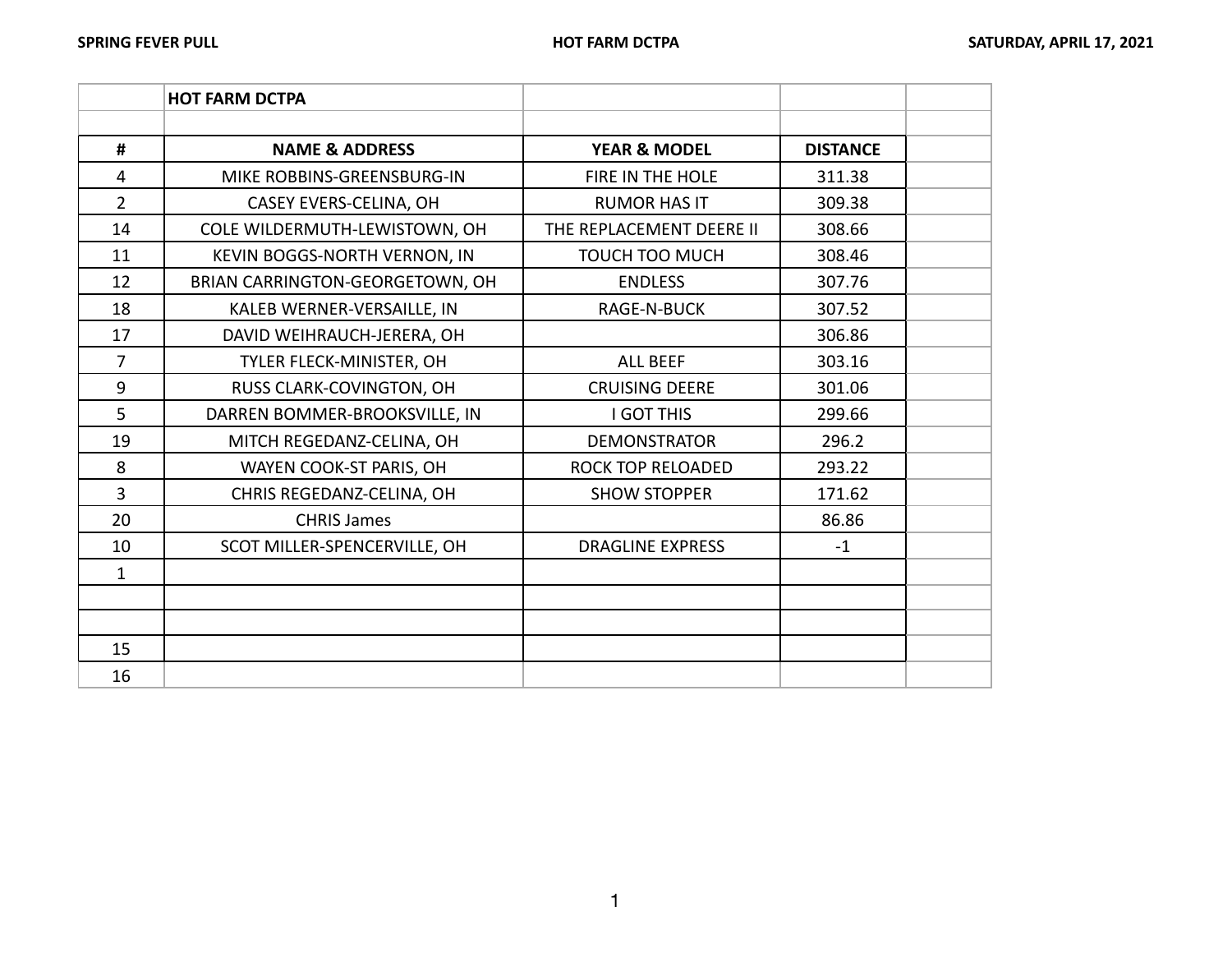|                | <b>TWD TRUCKS NTPA</b>          |                           |                 |  |
|----------------|---------------------------------|---------------------------|-----------------|--|
|                |                                 |                           |                 |  |
| #              | <b>NAME &amp; ADDRESS</b>       | <b>YEAR &amp; MODEL</b>   | <b>DISTANCE</b> |  |
| $\overline{2}$ | <b>DUANE BOWNES</b>             |                           | 330.12          |  |
| 4              | KRISTIE SECREST-CELINA, OH      | <b>NUTHIN EX BOUT IT</b>  | 323.72          |  |
| 5              | <b>GRANT THEOBALD</b>           |                           | 320.42          |  |
| 10             | <b>RENEE THEOBALD</b>           |                           | 313.82          |  |
| 13             | <b>JIM ROBERTS</b>              | <b>HAIR DRYER EXPRESS</b> | 310.12          |  |
| 11             | <b>JOEY FRASUR</b>              |                           | 307.82          |  |
| 9              | ALAN CAIN-WEST ALEXANDRIA, OH   | <b>MADD MAXX</b>          | 305.82          |  |
| $\overline{7}$ | MATT SITES-SPENCERVILLE, OH     | <b>BUCKEYE HOOKER II</b>  | 303             |  |
|                | leann may                       |                           | 302.86          |  |
| $\overline{3}$ | <b>JESSE PETRO</b>              |                           | 301.38          |  |
| 14             | <b>TOM EISMAN</b>               |                           | 298.4           |  |
| $\mathbf{1}$   | TIM WILLING-LONGON, OH          | <b>THUNDER STRUCK</b>     | 287.82          |  |
| 8              | JOE SCHOENEMA-YODER, IN         | SHOUD'A SAID NO           | 274             |  |
| 6              | MARK(JACK) FARABEE-DELAWARE, OH |                           | $-1$            |  |
|                |                                 |                           |                 |  |
| 16             |                                 |                           |                 |  |
| 17             |                                 |                           |                 |  |
| 18             |                                 |                           |                 |  |
| 19             |                                 |                           |                 |  |
| 20             |                                 |                           |                 |  |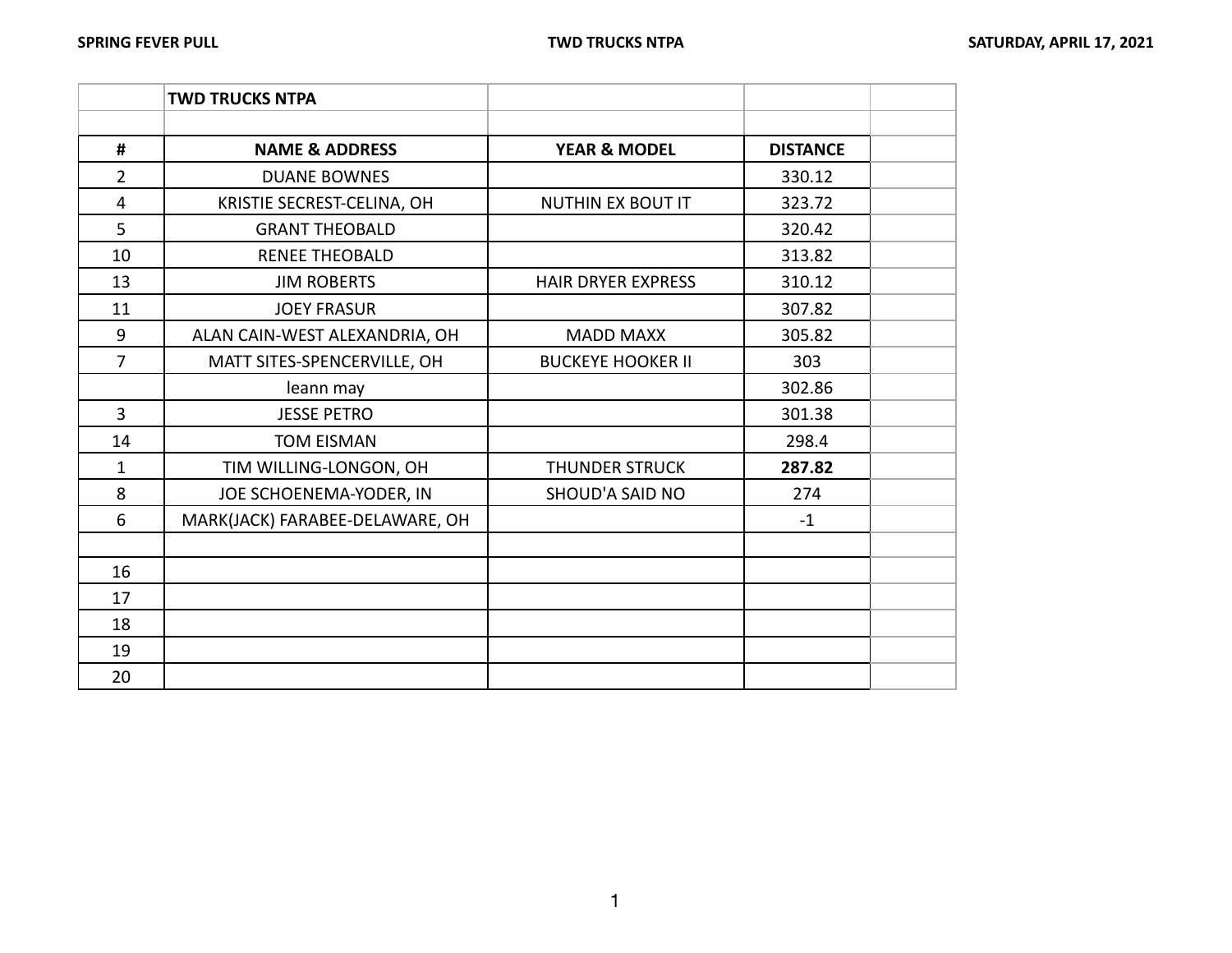|                         | <b>ALT GAS 4X4 STEEL</b>          |                             |                 |
|-------------------------|-----------------------------------|-----------------------------|-----------------|
|                         |                                   |                             |                 |
| #                       | <b>NAME &amp; ADDRESS</b>         | <b>YEAR &amp; MODEL</b>     | <b>DISTANCE</b> |
| 15                      | BOB BROWN-CIRCLEVILLE, OH         | <b>FAILURE TO CONTROL</b>   | 345.96          |
| 8                       | CAUY THOMAS-BRAZIL, IN            |                             | 344.5           |
| $\overline{\mathbf{4}}$ | GLENN(TAYLOR) McCREERY-MUNCIE, IN | <b>NYE'S AUTOMOTIVE</b>     | 342.5           |
| $\overline{3}$          | TED WALKER-SOMERVILLE, IN         | <b>ROCKOCHET</b>            | 341.28          |
| 18                      | PHIL YOUNG-LITHOPOLIS, OH         | 85K20                       | 341.2           |
| 5                       | <b>BOB FLAIG</b>                  |                             | 339.66          |
| $\overline{7}$          | TRAVIS CENTERS-BURLINGTON, KY     | FARM BOYZ FROM HELL         | 338.2           |
| 14                      | ROB WHITE-LYNN, IN                |                             | 336.26          |
| 26                      | BRAYDEN BARNETT-MT.GILEAD, OH     | <b>HIGH MAINTENANCE</b>     | 336.02          |
| 20                      | RANDY ANDREWS, DECATUR, IN        | <b>RATTLETRAP</b>           | 334.6           |
| $\boldsymbol{9}$        | JOHN GILBERT-DECATUR, IN          |                             | 333.86          |
| $\mathbf{1}$            | MARK ROTHROCK-MONROVIA, IN        |                             | 332.18          |
| 13                      | MIKE RIFFLE-STOUTSVILLE, OH       | <b>RELENTLESS</b>           | 330.34          |
| 11                      | PAT SILVER-ELLENBURG DEPOT, NY    | MA & PA'S HEADACHE          | 327.84          |
| 16                      | MATT DeGROAT-GERMANTOWN, OH       | <b>WHITE LIGHTNING</b>      | 325.82          |
| 22                      | LARRY HELMS-BLOOMFIELD, IN        | <b>BLUE CYCLONE</b>         | 323.1           |
| 24                      | DAVID FLAIG-HEBRON, KY            | THE BLACK TRUCK             | 323.1           |
| 21                      | TYLER LIMES-BRIDGEPORT, IL        | <b>AMERICAN FARMER</b>      | 322.5           |
| $\overline{2}$          | MICHAEL JOHNS-JANESVILLE, WI      | <b>NO EXCUSES</b>           | 322.12          |
| 28                      | DEREK ANDRES-DECATUR, IN          | <b>TROUBLE MAKER</b>        | 320.14          |
| 30                      | TREVOR WILLS-ANN ARBOR, MI        | THE SCREAMIN' PUMPKIN       | 313.04          |
| 27                      | DAVID LAWSON-FAUCETT, MO          | 1966 CHEVY                  | 305.58          |
| 10                      | KURTIS WHITESEL-UNION CITY, IN    | <b>CORNSTALK EXPRESS II</b> | 107.76          |
| 25                      | BRAD THOMAS-VAN WERT, OH          |                             | $-1$            |
|                         | <b>EXHIBITION - JEREMY SHAW</b>   | <b>HAULK</b>                | 346.32          |